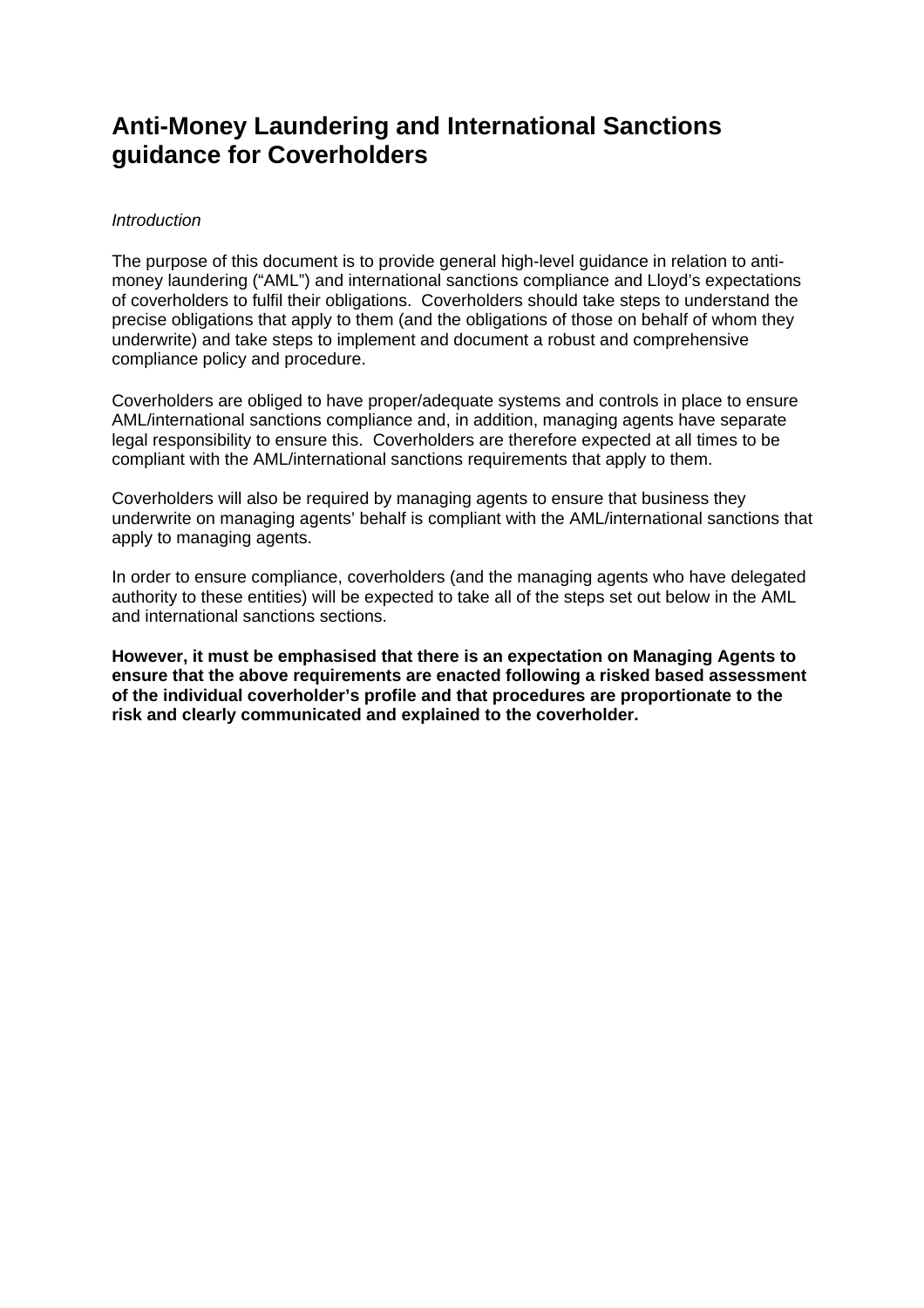# *Anti-money laundering*

# *Definition*

• Money Laundering - "The process used by criminals to disguise the origin and ownership of the proceeds of their criminal activities in order to avoid prosecution, conviction and confiscation"

# *General Anti-Money Laundering Obligations*

- In the UK, legislation covers most financial sectors which include:
	- Criminal offences around engaging in money laundering and/or assisting others to launder the proceeds of crime;
	- disclosure/reporting requirements in respect of suspicious activities/transactions;
	- tipping off offences: ensuring that law enforcement is not hampered in its investigations by the subject of the suspicion becoming aware of the allegations.
- Similar legislation with related requirements and offences will be in force within the jurisdiction that coverholders operate but the extent to which AML legislation will apply to intermediaries can vary.

#### *What might be suspicious?*

Activities that might trigger a suspicion are:

- Difficulty in obtaining information about, or doubts over the bone fides of, the policyholder or other parties involved
- Transactions set up and then quickly cancelled for no identifiable reason
- Transactions involving placements from, or the involvement of intermediaries, in different jurisdictions for no discernible purpose
- Return premiums, overpayments or Claim payments where a third party appears to benefit
- Transactions where insurance does not appear to be the primary object or make no economic sense
- Over inflated values (e.g. on jewellery/fine art).

Please note this is not an exhaustive list and the managing agent which has delegated authority to you may have other relevant examples for you to consider.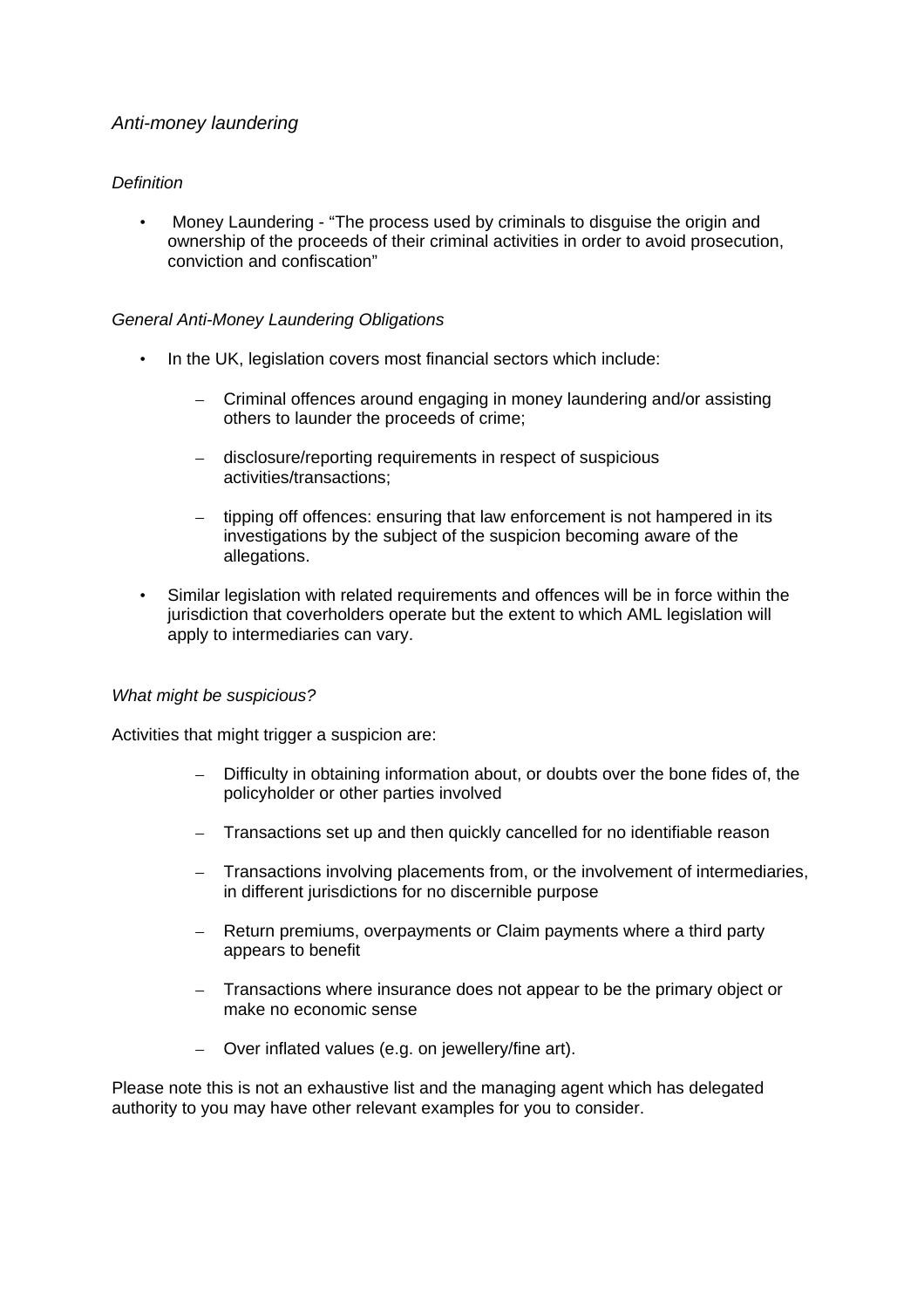## *Expected minimum standards*

It is expected that coverholders should adopt written procedures to cover the following:

- Recognition and reporting of suspicious transactions;
- Staff training and awareness; and
- Record keeping.

In order to devise a suitable policy, coverholders should identify and record their own business risks by assessing:

- The risks posed by the products they offer;
- The channels through which business is conducted; and
- The countries in which business is done when relevant i.e. where the cover is multi jurisdictional.

A coverholder should also review its internal money laundering procedures (as applicable) but particularly in relation to:

- the extent of operational changes and their ML impact, if any;
- Ensuring recommendations from any previous reviews are implemented;
- Reviewing the level of understanding of, and compliance with, training issued to staff;

### *Reporting*

In respect of reporting expectations, the following procedures should be regarded as a minimum standard-

- It is expected that coverholders will appoint a designated person within their company to receive; consider and report to the appropriate authorities any suspicions identified by company employees;
- Coverholders will ensure the reporting of any suspicions to a designated person within the coverholder firm and/or to their managing agent's MLRO in London for consideration (subject to compliance with local jurisdiction legislation);
- The coveholder will retain documentary evidence of the reporting undertaken;
- Coverholders will ensure procedures are in place for suspicions to be reported to a designated person to consider whether reports need to be made to local authorities and instructions issued to staff;
- The coverholder will retain documentary evidence of any decisions made not to report suspicions.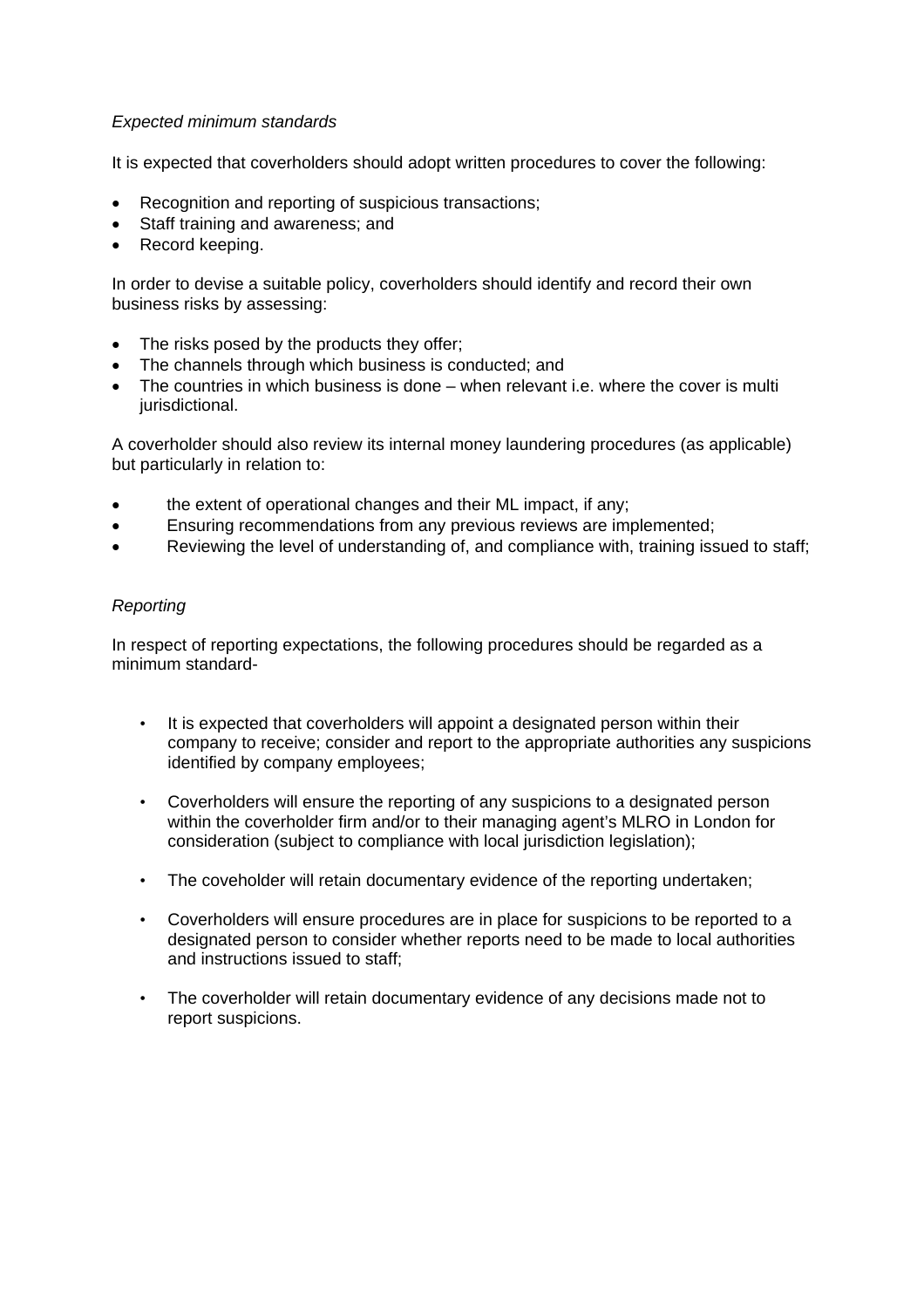# International Sanctions

## *Executive Summary – Compliance Requirements*

Coverholders are expected to be aware of their obligations in respect of international sanctions and therefore expected at all times to be compliant with the international sanctions requirements that apply to them. Coverholders should note that the Franchise Board reserves the right to direct managing agents to terminate their binding authority in the event that they do not comply with this Guidance or Lloyd's Code of Practice for Delegated Underwriting.

As a result, coverholders will also be required by managing agents to ensure that business that they underwrite on managing agents' behalf is compliant with the international sanctions that apply to managing agents. If required by managing agents, coverholders will be expected to incorporate comprehensive international sanctions exclusions and warranties into the (re)insurance contracts that they underwrite under their binding authority. Coverholder breaching any such requirements may give their Managing Agent rights to cancel the binding authority agreement.

**It should again be emphasised that there is an expectation on managing agents to ensure that the requirements are implemented as a result of a risked based assessment of the individual coverholder's profile and that procedures are proportionate to the risk and clearly communicated and explained to the coverholder.** 

In order to ensure compliance with international sanctions the following should be noted:

(1) coverholders should, and should be able to demonstrate that they can, operate reasonable and proportionate sanctions due diligence and screening programmes in order to comply with the international sanctions that apply to the coverholder and those international sanctions that apply to managing agents for whom the coverholder underwrites,

as a bare minimum for international sanctions compliance, coverholders should be able to demonstrate that they:

(a) conduct appropriate due diligence and screening against applicable financial sanctions target lists prior to underwriting (ie, the HMT Consolidated List, financial sanctions target lists applicable to the coverholder, and, if appropriate/necessary, the OFAC list<sup>1</sup>) and have systems and controls in place to ensure that risks related to such persons/entities are not underwritten;

 $\overline{a}$ 

 $1$  This material can be found at:

HMT: http://www.hm-treasury.gov.uk/fin\_sanctions\_index.htm

US Treasury: www.ustreas.gov/offices/enforcement/ofac/programs/

OFAC: www.treas.gov/offices/enforcement/ofac/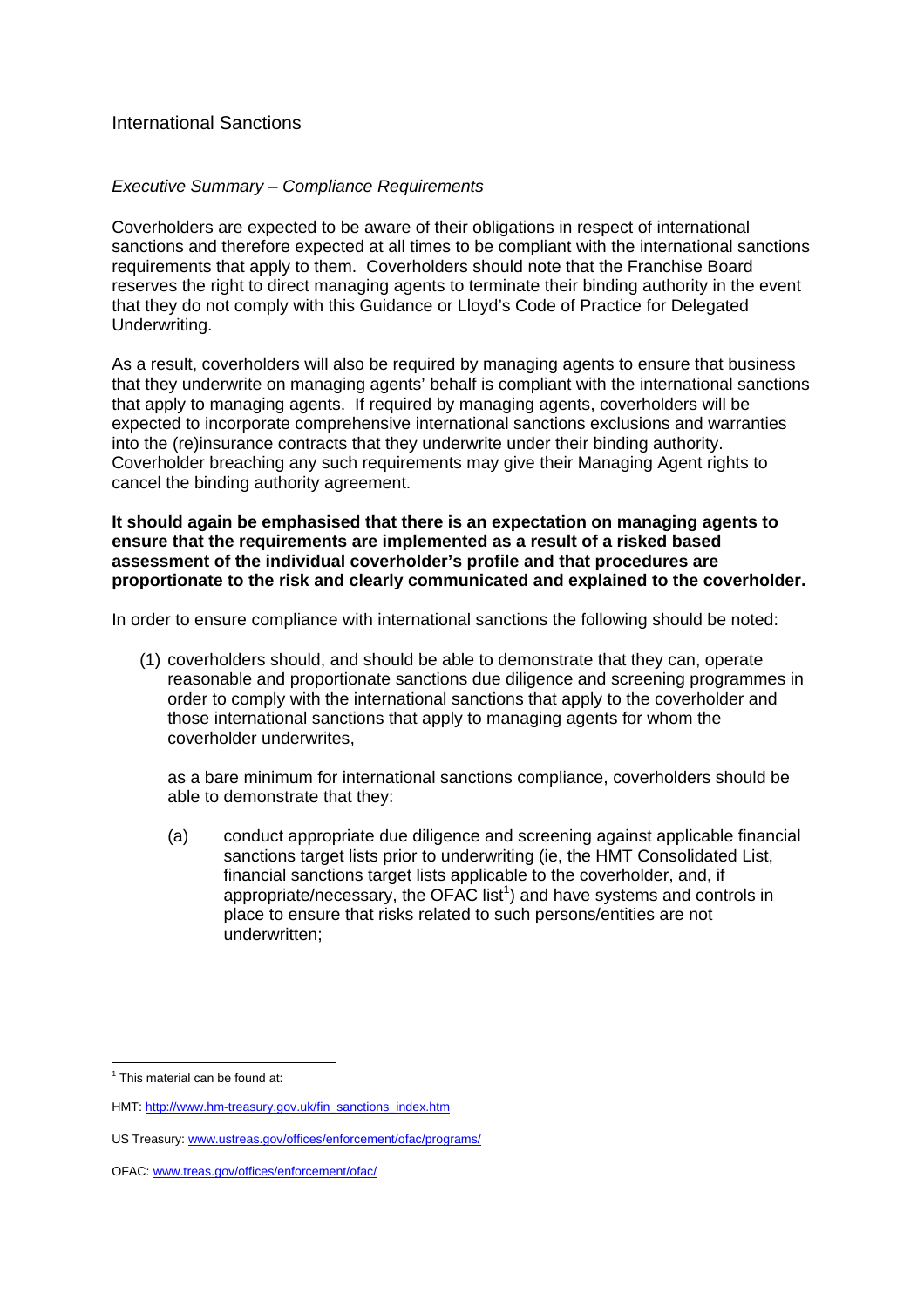- (b) have systems and controls in place to prevent payments being made to persons/entities on such lists - these systems should ensure that additional screening against these lists takes place prior to the payment of claims, return premiums and all other sums (so as to address the risk of mid-term sanctions designations) and should take place on the person to whom, or for the benefit of whom, payment is being made;
- (c) conduct appropriate due diligence and screening to ensure that they do not underwrite Iranian risks (as defined in Market Bulletin Y4409) and, in particular, any other risk where applicable sanctions prohibit the underwriting of cover;
- (d) conduct appropriate due diligence and screening for trade sanctions purposes and have systems and controls in place to prevent their participation in activities which would place them and/or the managing agents on behalf of whom they underwrite in breach of applicable trade sanctions<sup>2</sup>;
- (e) are able to, and do, follow strictly at all times all sanctions compliance instructions and/or requirements of the managing agents for whom they act (including deploying sanctions exclusionary wording, where appropriate, and in accordance with the underwriting authority and instructions granted to them); and
- (f) ensure that their sanctions compliance procedures are properly recorded, regularly audited and updated and that their staff are fully and regularly trained in how to comply with these procedures;
- (2) Managing agents and coverholders are expected to include financial crime compliance wording within each binding authority as set out in Market Bulletin Y4510 and ensure that they operate robust and comprehensive AML/international sanctions procedures in accordance with those provisions;
- (3) Lead managing agents will be expected to take steps to ensure that each coverholders knows about and adheres to all laws ands requirements applicable to (i) the coverholder; and (ii) the managing agent; in relation to the business that is the subject of the binding authority – however, Lloyd's expects coverholders to be proactive in understanding which international sanctions apply to them and which international sanctions will apply to any business that they propose to underwrite (this may require the coverholder to liaise with managing agents to understand the procedures that the Managing Agent requires the coverholder to follow when underwriting on its behalf);
- (4) coverholder audits undertaken by managing agents will have specific and measurable questions relating to AML/international sanctions referable to these contractual obligations;

<sup>&</sup>lt;sup>2</sup> In the UK, this is controlled by the Department for Business Innovation and Skills: http://www.bis.gov.uk/exportcontrol and http://www.businesslink.gov.uk/bdotg/action/layer?topicId=1078151991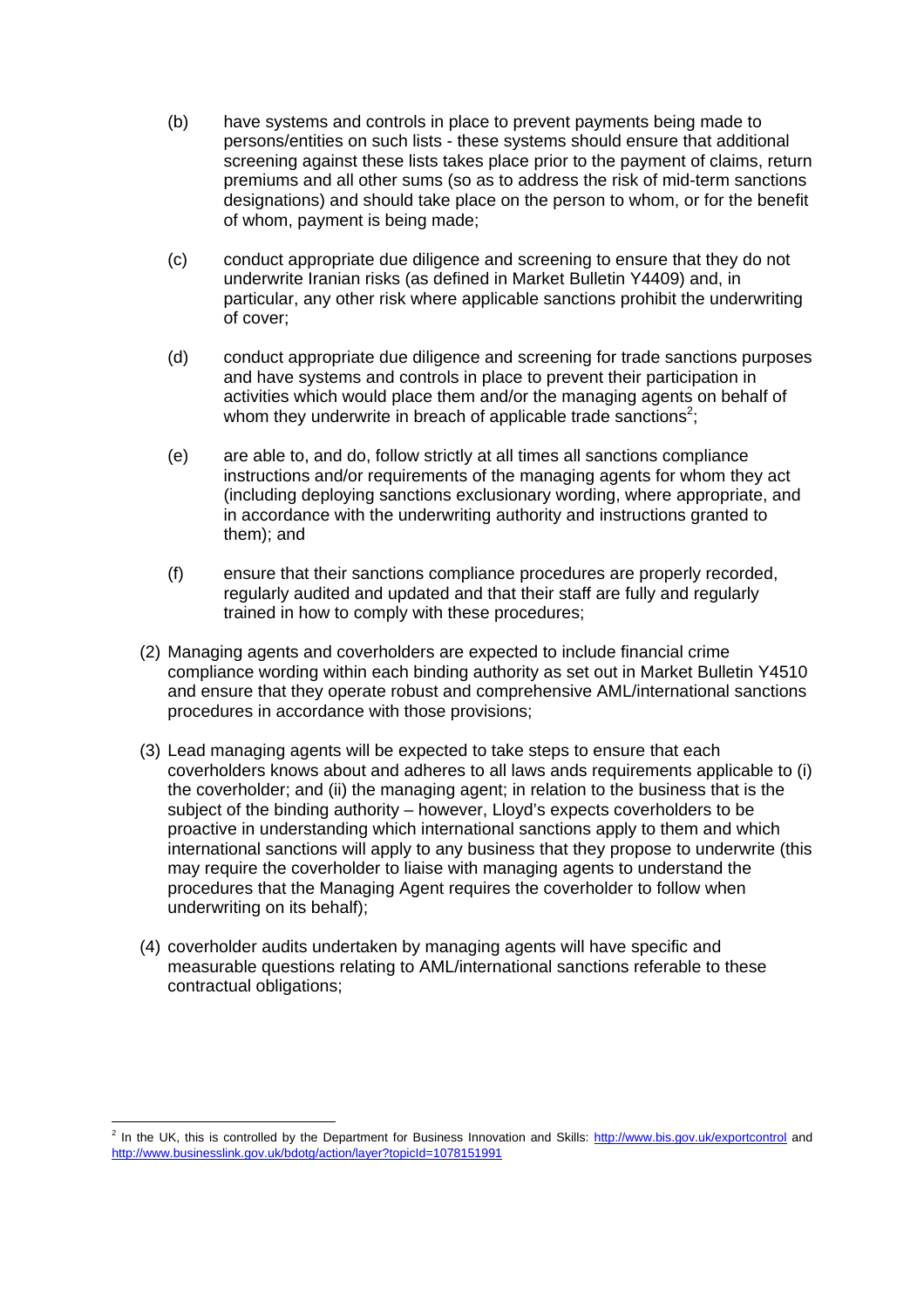- (5) coverholders will be expected to demonstrate that they are able to operate robust and comprehensive AML/international sanctions procedures as a condition of obtaining and maintaining Lloyd's approval and that they understand the international sanctions which apply to their activities (and how to mitigate the risk that arises from them);
- (6) coverholders should take note of all AML/international sanctions Market Bulletins and other market guidance issued to the Lloyd's Market (and ensure that they implement these into their business practices) **all of which are available on Crystal**; and
- (7) Lloyd's Code of Practice for Delegated Underwriting, so far as it is relevant to AML/international sanctions compliance, must be strictly complied with (by both managing agents and coverholders).

### *Background*

Sanctions are used to bring about a change in another country's or individual's activities or policies particularly if breaches of international law or human rights have occurred, or democracy is under threat. Sanctions are also used to target the activities of terrorists and those involved in nuclear proliferation activities.

Coverholders should be aware that for various reasons including the ongoing and increasing threat of terrorism and increased global unrest, the scope of international sanctions is widening, with the consequent effect that the number of sanctions notices issued by governmental agencies in different jurisdictions in the last few years has increased exponentially.

Sanctions can take a number of forms, but the most relevant types of sanctions are (i) Financial Sanctions; and (ii) Trade Sanctions.

Financial sanctions laws can affect (re)insurers (including coverholders) either by directly prohibiting the provision of insurance or reinsurance to designated entities or individuals or in the form of funds and asset-freeze measures. Targeted or "smart" sanctions measures can prohibit indirect connections or dealings with designated entities or persons. Financial sanctions often also prohibit the provision of financing or financial assistance (which can include (re)insurance) connected to prohibited transactions.

Trade sanctions laws can affect (re)insurers since the provision of (re)insurance in connection with certain restricted trade or certain risks subject to sanctions can be prohibited and/or amount to a prohibited export of service or a prohibited promotional activity. In other cases, the provision of (re)insurance may specifically require to be licensed.

It is also broadly prohibited to engage in any activities, the object or effect of which is to circumvent international sanctions. The effect of this is that (re)insurers will not be permitted to structure transactions so as to sidestep the effects of international sanctions. Other sanctions regimes prohibit the facilitation of any activities that would amount to an infringement if performed by the (re)insurer themselves.

Breach of financial or trade sanctions law can result in the commission of a criminal offence punishable by imprisonment, a fine or both.

In the UK responsibility for the administration of sanctions falls to HM Treasury ("HMT") whilst other countries will have similar arrangements e.g. OFAC in the US.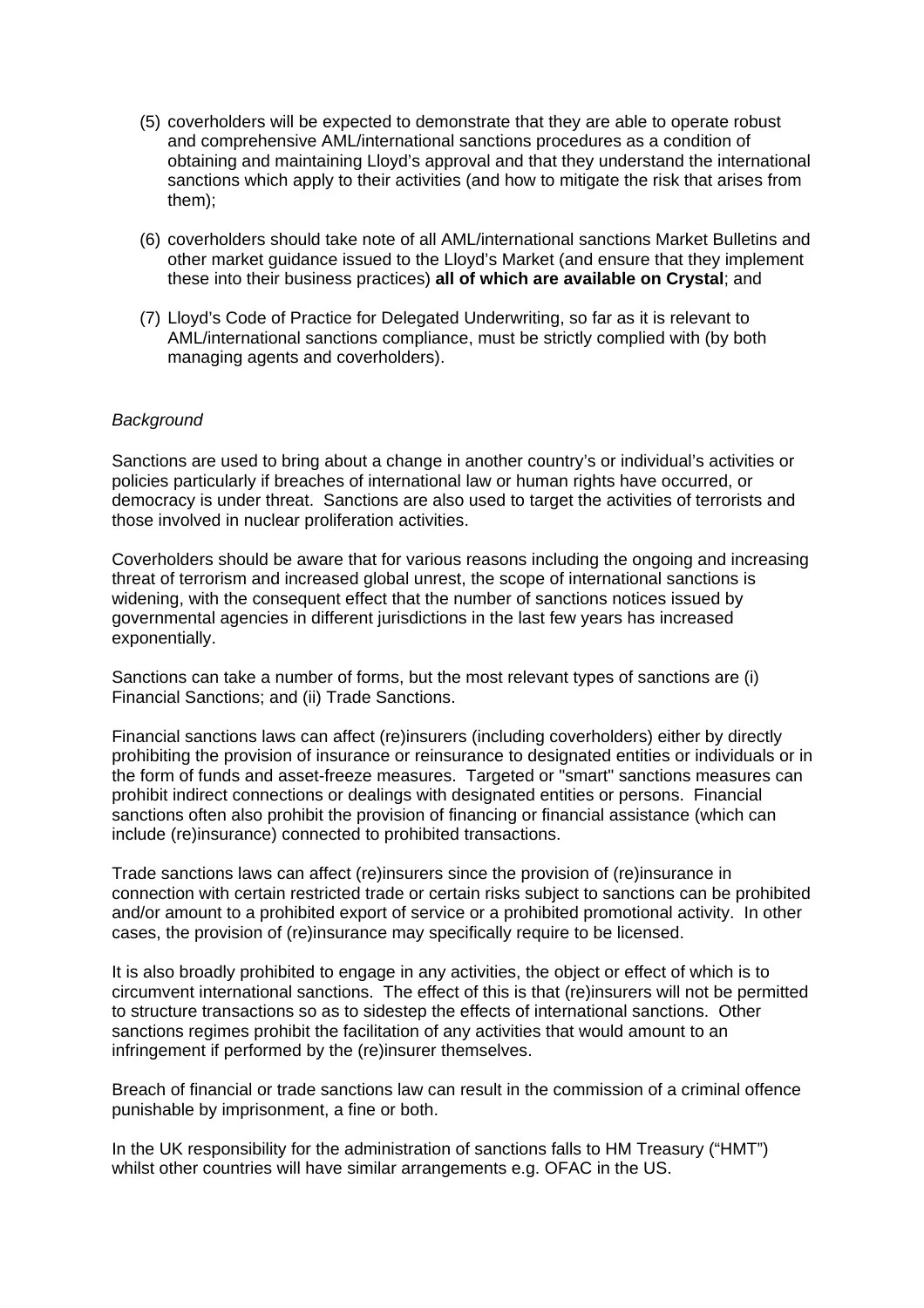In the UK, the Financial Services Authority also requires managing agents to ensure those to whom they delegate authority comply with international sanctions. Failure to implement adequate systems and controls to ensure sanctions compliance can result in regulatory censure (and fines) for managing agents.

Legal advice should be obtained on any transaction where there is a concern as to whether the transaction would breach sanctions.

### **All financial sanctions regimes regardless of jurisdiction create criminal liability in the event of their breach.**

#### *Who imposes sanctions?*

There are a number of different bodies who impose sanctions:

#### United Nations

The UN Security Council decides and administers the sanctions regimes, which are binding on UN member states. UN member states are legally obliged to implement sanctions imposed by UN Security Council Resolutions.

### Europe

In Europe, the European Union promulgates and administers financial and trade sanctions, which have direct effect in all EU Member States. Again, these sanctions are normally far broader than those imposed by the UN Security Council. The countries, regimes and entities currently subject to EU sanctions can be found on the EU's Europa website.

#### Individual Countries

Individual countries (such as the UK and the US) also promulgate and administer their own sanctions, which again may target additional entities, persons and activities beyond those targeted by the UN or EU. The countries, regimes and entities currently subject to UK sanctions can be found on the UK HM Treasury's website (and information on export control restrictions can be found on the UK Export Control Organisation's website).

Other countries/territories also impose their own unilateral sanctions which will be enforced by a specific body. For example in the US, The Office of Foreign Assets Control ("OFAC") of the US Department of Treasury administers and enforces financial and trade sanctions in the US. US Treasury maintains jurisdiction over all US dollar transactions, and its aims are to ensure no sanctioned countries, entities or individuals engage improperly in US dollar denominated transactions. OFAC is extremely proactive and diligent in enforcing US policy and coverholders do need to consider very carefully the impact of any US sanctions on their business activities. Most US sanctions are far more aggressive and far-reaching than the sanctions imposed by the UN Security Council or the EU.

The countries, regimes and entities currently subject to US sanctions are listed on US Treasury's website under the OFAC section.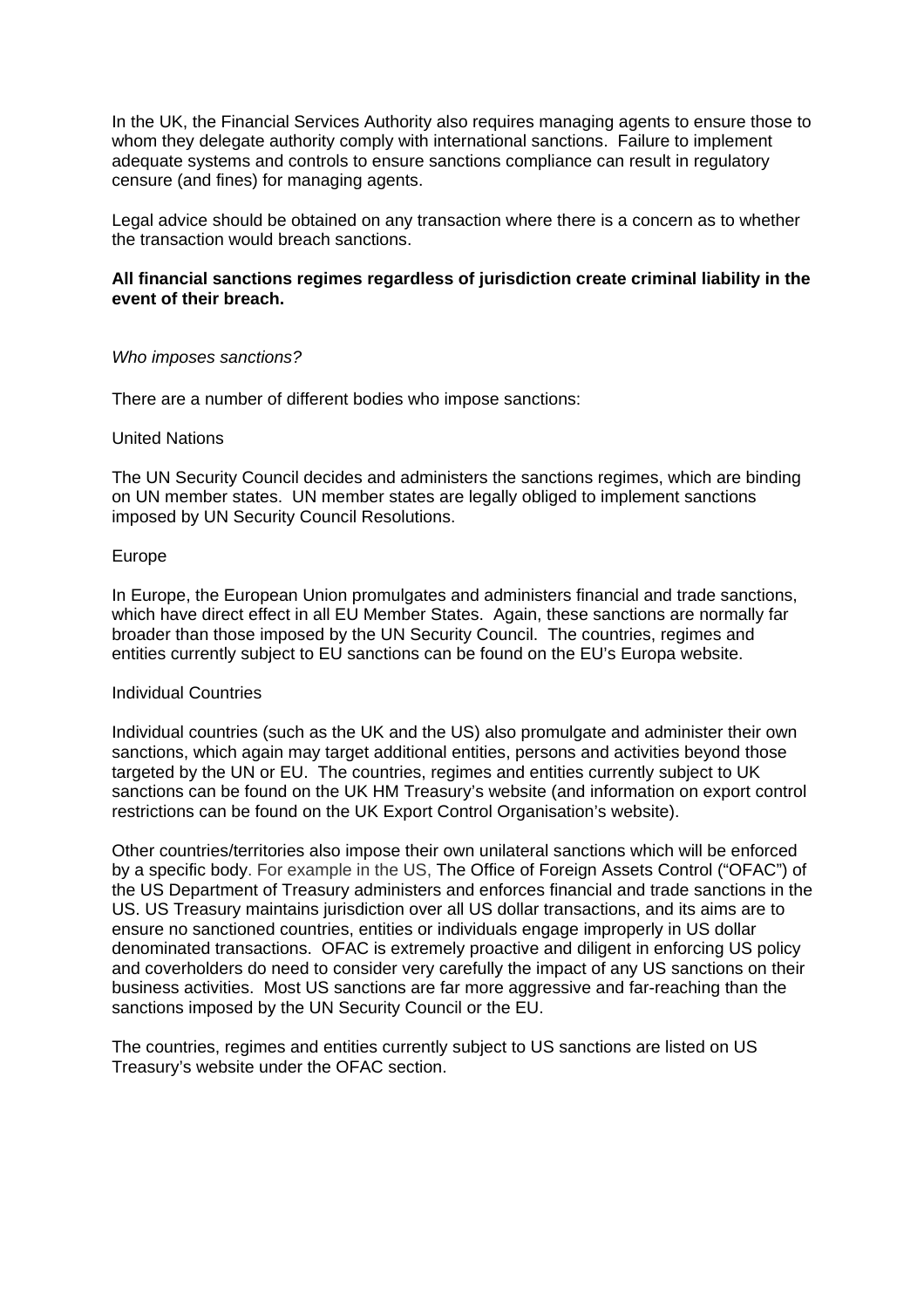### *Types of Sanctions*

• Financial (including Country/Regime Specific Sanctions and SMART Sanctions)

Financial sanctions operate in a number of ways. These range from prohibitions on all transactions (including financial transactions such as (re)insurance) related to a particular country/region/government. Good examples of such regimes are those imposed by the US against Iran and Syria (similar regimes have been imposed by the EU and UK against these countries too).

Financial Sanctions often also impose prohibitions against making funds or economic resources available to certain entities or individuals. These sanctions are usually accompanied by requirements to freeze the funds and/or assets of governments, entities or individuals located in that region (and notify this to the relevant authorities).

Likewise, exports or investment transactions (and related financing including (re)insurance) may be restricted or not permitted with respect to certain countries.

SMART sanctions are restrictions against individuals or entities rather than against countries and include financial and/or travel ban measures. These sanctions are usually accompanied by requirements to freeze the funds and/or assets of those entities or individuals (and notify this to the relevant authorities).

Under US sanctions, designated entities/individuals are referred to as Specially Designated Nationals (or "SDNs").

**Trade** 

Sanctions against trading with a particular country may have a general application such as export/import bans (these are commonly closely linked to the financial sanctions that prohibit all transactions related to that country). Alternatively, dealing in particular commodities from certain countries such as oil, timber, diamonds or arms may be embargoed.

Trade sanctions also prohibit the trade in certain goods and items, and also all activities related to such trade. This means that the provision of (re)insurance in connection with certain restricted trade or certain risks subject to sanctions can be prohibited and/or amount to a prohibited export of service or a prohibited promotional activity. In other cases, the provision of (re)insurance may specifically require to be licensed before it takes place.

**Terrorism** 

There are specific sanctions in place aimed at preventing terrorism. A United Nations resolution in 2001 became binding on all UN member states to prevent acts of terrorism worldwide. The resolution denounces terrorism and requires member states to deny financial support for those involved in or supporting terrorism. Additionally, the resolution enforces the sharing of information about terrorists between governments.

• Al-Qa'ida and Taliban sanction regime

There is a separate Al-Qa'ida and Taliban sanction regime, where key terrorists and associated individuals and entities associated with terrorist activity are subject to separate specific measures imposed by the UN resolutions (and also measures imposed by individual countries, such as the US, EU and UK, for example).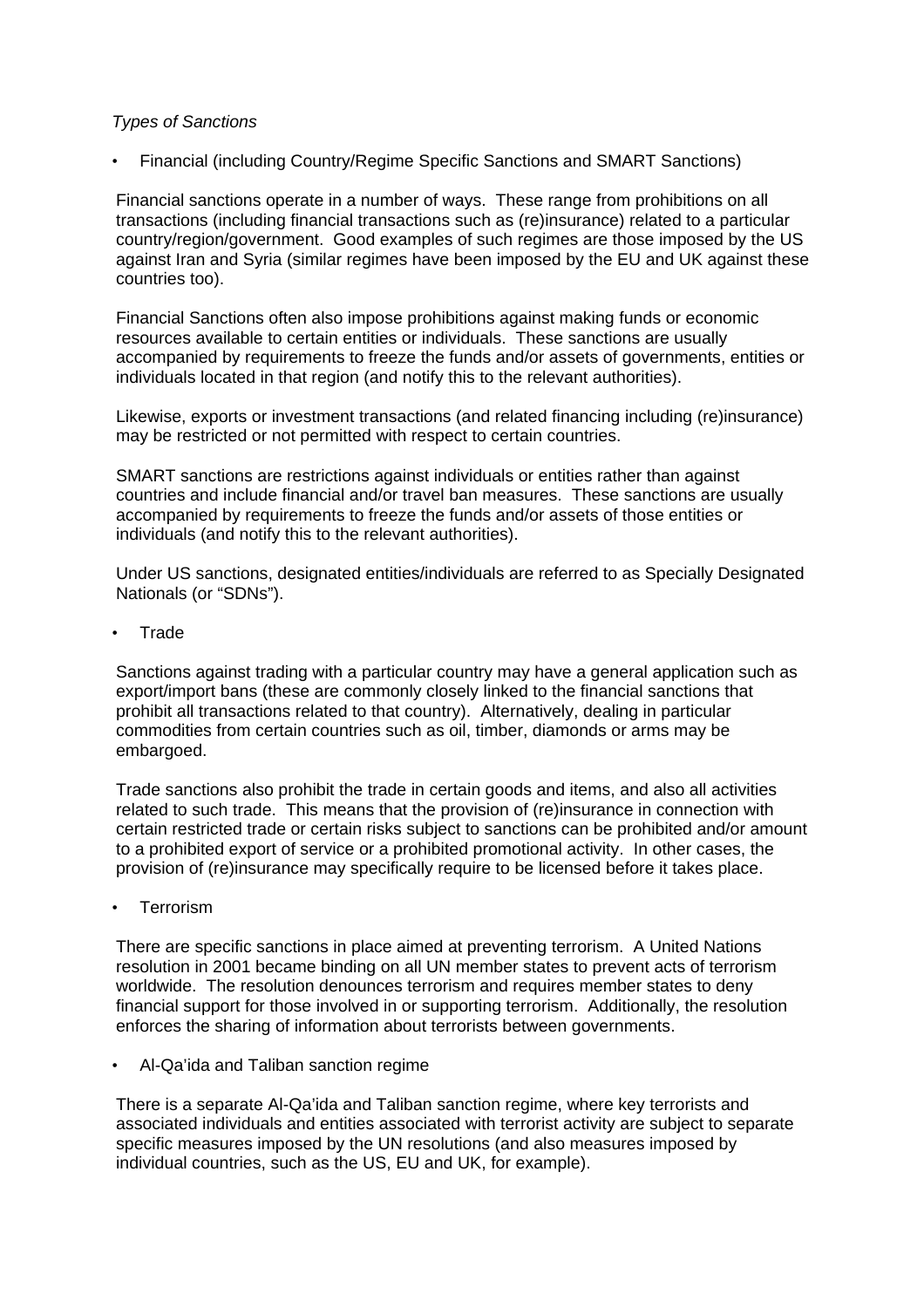• Diplomatic Sanctions

Diplomatic sanctions may be applied by one country against another (i.e. unilateral sanctions) and could include the expulsion of diplomats from a country, severing of diplomatic ties, suspension of official visits and less frequently, the boycotting of sports and/or cultural events.

US narcotics regime

The US has imposed sanctions against targets thought to be involved in drug trafficking due to evidence that groups such as Al-Qa'ida are using narcotics trafficking to fund terrorism. These sanctions prohibit US persons from dealing with them and these persons are included on the list of SDNs.

#### *How do sanctions impact on insurance?*

In general, sanctions (irrespective of jurisdiction) will impose inter alia the following duties/requirements all of which should be taken into account by Managing Agents when undertaking their risk assessment and agreeing procedures with coverholders -

• Making funds or economic resources available

Making funds or economic available to a person or entity that is the target of international sanctions is an offence. The specifics of the offence are set out under your country's relevant statutory instruments, **but generally it is an offence to make funds, economic resources and financial services available, directly and indirectly, to any person listed under the sanctions regimes**.

Coverholders (and managing agents) have a duty to ensure that they are not making funds or economic resources available to those persons sanctioned. Coverholder activities, such as underwriting of (or agreeing to underwrite) (re)insurance contracts, or entering into endorsements or extensions of the same, on behalf of a managing agent could amount to an infringement of international sanctions.

Claims payments and return of premiums and all other funds to sanctioned persons/entities will amount to a breach of international sanctions. As such, controls and checks should be in place to ensure that monies are not paid to targets on sanctions lists, bearing in mind that policyholders can become targets after a policy has incepted. It should be borne in mind when implementing such checks that the prohibitions prohibit making available funds and economic resources to entities that are owned or controlled by designated persons (as well as to those that are directly listed on the relevant sanctions lists).

• Country-Specific Regimes

Under certain international sanctions, it is prohibited to engage in any activities with certain countries/regimes/regions. This will include all coverholder activities, including underwriting (or agreeing to underwrite) (re)insurance contracts on behalf of a managing agent (as well as the activities of the managing agents and syndicate concerned in relation to such contracts).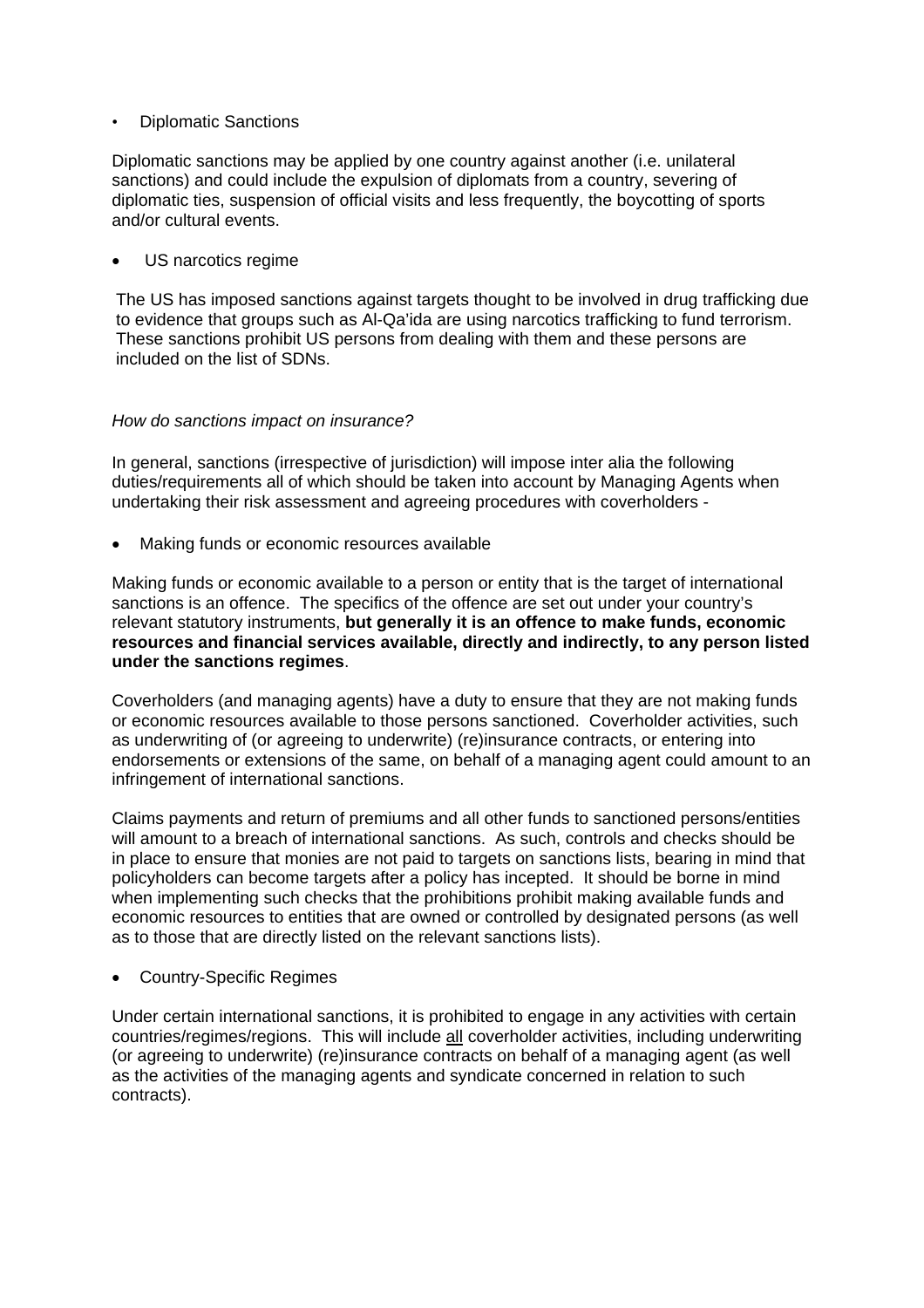• Dealing in the Property/Funds of Designated Persons - Blocking Property and/or Freezing Funds

Where international sanctions prohibit the dealing with the property/funds of designated persons (as is the case for most financial/SMART sanctions), there are ancillary requirements to block/freeze the property/funds of these persons. This will mean that coverholders/managing agents will not be able to use, move or alter any property or funds of a designated person.

These restrictions are often accompanied by a requirement to notify the relevant regulatory authority of the matter including the blocked property and funds.

**Trade Sanctions** 

Certain comprehensive international sanctions regimes which target countries/regions, prohibit the export of any goods or services to that country. In these cases, and if these sanctions apply, this will include all coverholder activities, including underwriting (or agreeing to underwrite) (re)insurance contracts on behalf of a managing agent (as well as the activities of the managing agents themselves).

It is prohibited to enter into certain types of (re)insurance arrangement in connection with the export of certain goods/equipment (wherever located/destined). This will include all coverholder activities, including underwriting (or agreeing to underwrite) (re)insurance contracts on behalf of a managing agent (as well as the activities of the managing agents and syndicate concerned in relation to such contracts).

It is prohibited to provide (re)insurance in connection with the export of other goods/equipment dependent on their destination. Again, this will include all coverholder activities, including underwriting (or agreeing to underwrite) (re)insurance contracts on behalf of a managing agent (as well as the activities of the managing agents and syndicate concerned).

For some goods/equipment, it is prohibited to provide (re)insurance in connection with their export unless an export control licence has been obtained in advance. Again, this will include all coverholder activities, including underwriting (or agreeing to underwrite) (re)insurance contracts on behalf of a managing agent (as well as the activities of the managing agents and syndicate concerned in relation to such contracts).

• Disclosure of knowledge or suspicion of a transaction involving a sanctioned person / entity

There are a number of statutory instruments (SI) which implement the relevant sanction. The specifics of the applicable offences are covered in each SI but in general terms "failure to disclose knowledge or suspicion" of a transaction involving a sanctioned person or entity constitutes an offence.

• Circumvention and Facilitation

It is prohibited under all international sanctions to do anything which has as its object or effect the circumvention of international sanctions.

Under some international sanctions, it is prohibited for persons to facilitate or approve any activity which they could not have performed themselves under the relevant sanctions.